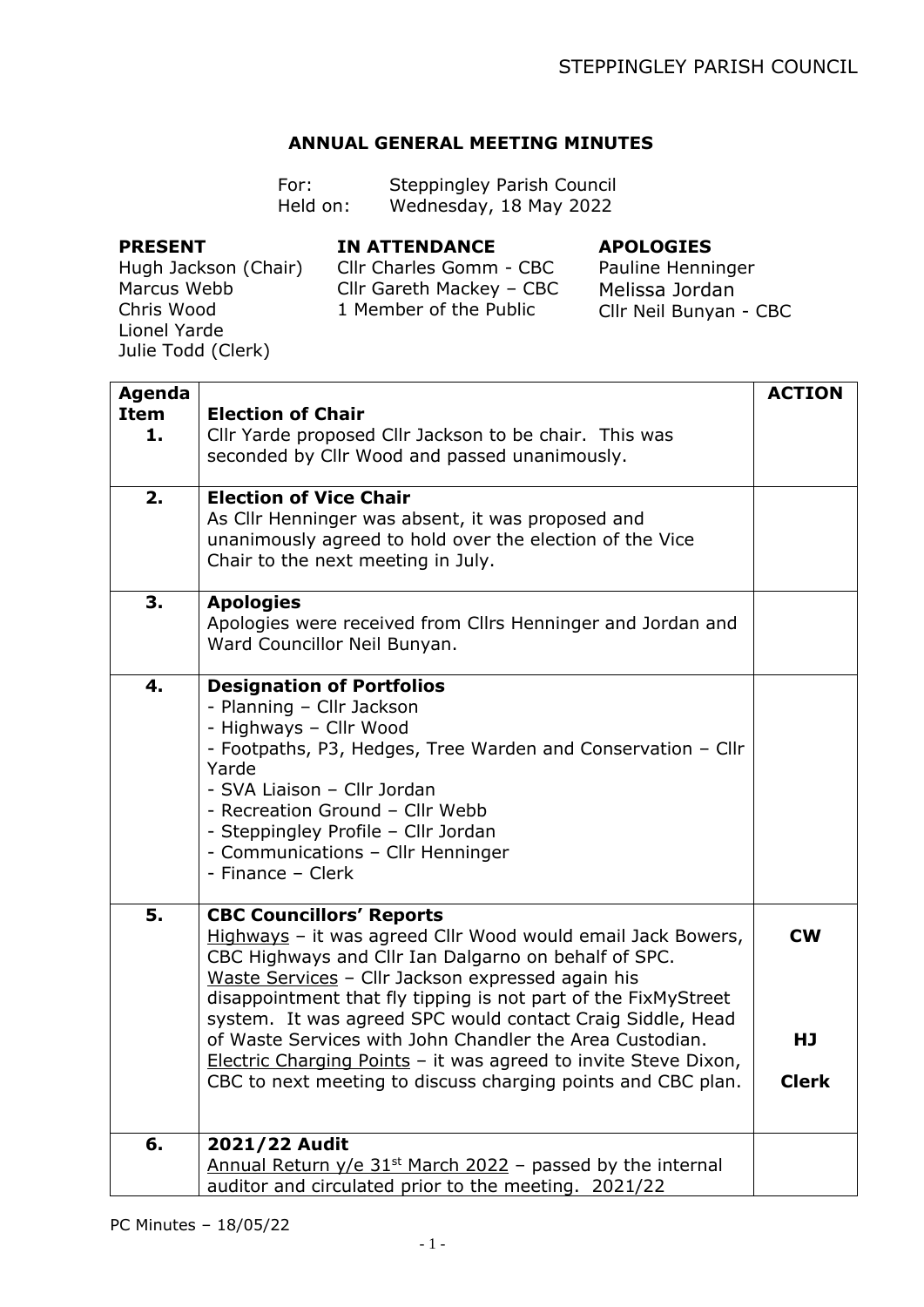|     | Certificate of Exemption, Annual Governance and Accounting                                                                                                                                                                                                                                                                                                                                                                                                                                                                                                                                                                                                                                                                                                                                                                                                                                                                                                                                                                                                                                                                                                                                                                                                                                                                                                                                                                                                                                                                                                                                                                                                                                                                                            |       |
|-----|-------------------------------------------------------------------------------------------------------------------------------------------------------------------------------------------------------------------------------------------------------------------------------------------------------------------------------------------------------------------------------------------------------------------------------------------------------------------------------------------------------------------------------------------------------------------------------------------------------------------------------------------------------------------------------------------------------------------------------------------------------------------------------------------------------------------------------------------------------------------------------------------------------------------------------------------------------------------------------------------------------------------------------------------------------------------------------------------------------------------------------------------------------------------------------------------------------------------------------------------------------------------------------------------------------------------------------------------------------------------------------------------------------------------------------------------------------------------------------------------------------------------------------------------------------------------------------------------------------------------------------------------------------------------------------------------------------------------------------------------------------|-------|
|     | Statements were circulated prior to the meeting and agreed<br>unanimously and duly signed.                                                                                                                                                                                                                                                                                                                                                                                                                                                                                                                                                                                                                                                                                                                                                                                                                                                                                                                                                                                                                                                                                                                                                                                                                                                                                                                                                                                                                                                                                                                                                                                                                                                            |       |
| 7.  | <b>Members' Interests</b><br>None                                                                                                                                                                                                                                                                                                                                                                                                                                                                                                                                                                                                                                                                                                                                                                                                                                                                                                                                                                                                                                                                                                                                                                                                                                                                                                                                                                                                                                                                                                                                                                                                                                                                                                                     |       |
| 8.  | Minutes Of 10 March 2022 Meeting<br>Approved and duly signed.                                                                                                                                                                                                                                                                                                                                                                                                                                                                                                                                                                                                                                                                                                                                                                                                                                                                                                                                                                                                                                                                                                                                                                                                                                                                                                                                                                                                                                                                                                                                                                                                                                                                                         |       |
| 9.  | <b>Matters Arising</b><br>To be covered in reports.                                                                                                                                                                                                                                                                                                                                                                                                                                                                                                                                                                                                                                                                                                                                                                                                                                                                                                                                                                                                                                                                                                                                                                                                                                                                                                                                                                                                                                                                                                                                                                                                                                                                                                   |       |
| 10. | <b>Reports</b><br>i. Planning<br>Steppingley Crematorium - Cllr Jackson reported that he<br>spoke against the proposed planning objection at the March<br>DMC meeting. The application was subsequently approved at<br>the meeting. Cllr Jackson expressed his dissatisfaction with<br>how the meeting was conducted (Crematorium application<br>was not heard until the afternoon).<br>ii Highways<br>Flitwick Road/Anglian Water - all four roads are open with a<br>traffic lights system.<br>Flitwick Mill/Greenfield - road closure for 7 weeks in July.<br>SIDS - SPC have secured a grant of $£10,000$ from the PCC.<br>CBC are conducting a week long traffic survey on Flitwick and<br>Eversholt Roads. The results will be used to inform the<br>location of the proposed SIDS.<br>Clophill Roundabout - £7m project currently at consultation<br>stage.<br>Peakes End Bend - with the overgrown vegetation the sight<br>line on this bend is severely restricted. SPC councillors have<br>endeavoured to get CBC to cut back the vegetation a number<br>of times however no action to date. Ward Cllrs Gomm and<br>Mackie agreed to look into this.<br>Village Approach Gate - Cllrs Jordan and Wood looking at<br>options. According to manufacturers white plastic is unstable<br>and deteriorates faster than coloured, therefore looking at a<br>pale grey – awaiting samples – approx. $£50$ per post.<br>iii. Footpaths, P3, Hedges, Tree Warden & Conservation<br>Recreation ground trees - the Cricket Club have cut the grass<br>and Cllr Yarde has sprayed weeds. Cllr Yarde emailed the<br>Cricket Club expressing concern at the nets being stored by<br>the trees. Cllrs Yard and Wood are planning to plant 2 more<br>trees. | CG/GM |
|     | Hedges - Richard Harris has cut the hedge on Rectory Road.<br>Bridleway $13 - a$ resident reported that they had been told by<br>an employee of Childerley Sporting who rent the land                                                                                                                                                                                                                                                                                                                                                                                                                                                                                                                                                                                                                                                                                                                                                                                                                                                                                                                                                                                                                                                                                                                                                                                                                                                                                                                                                                                                                                                                                                                                                                 |       |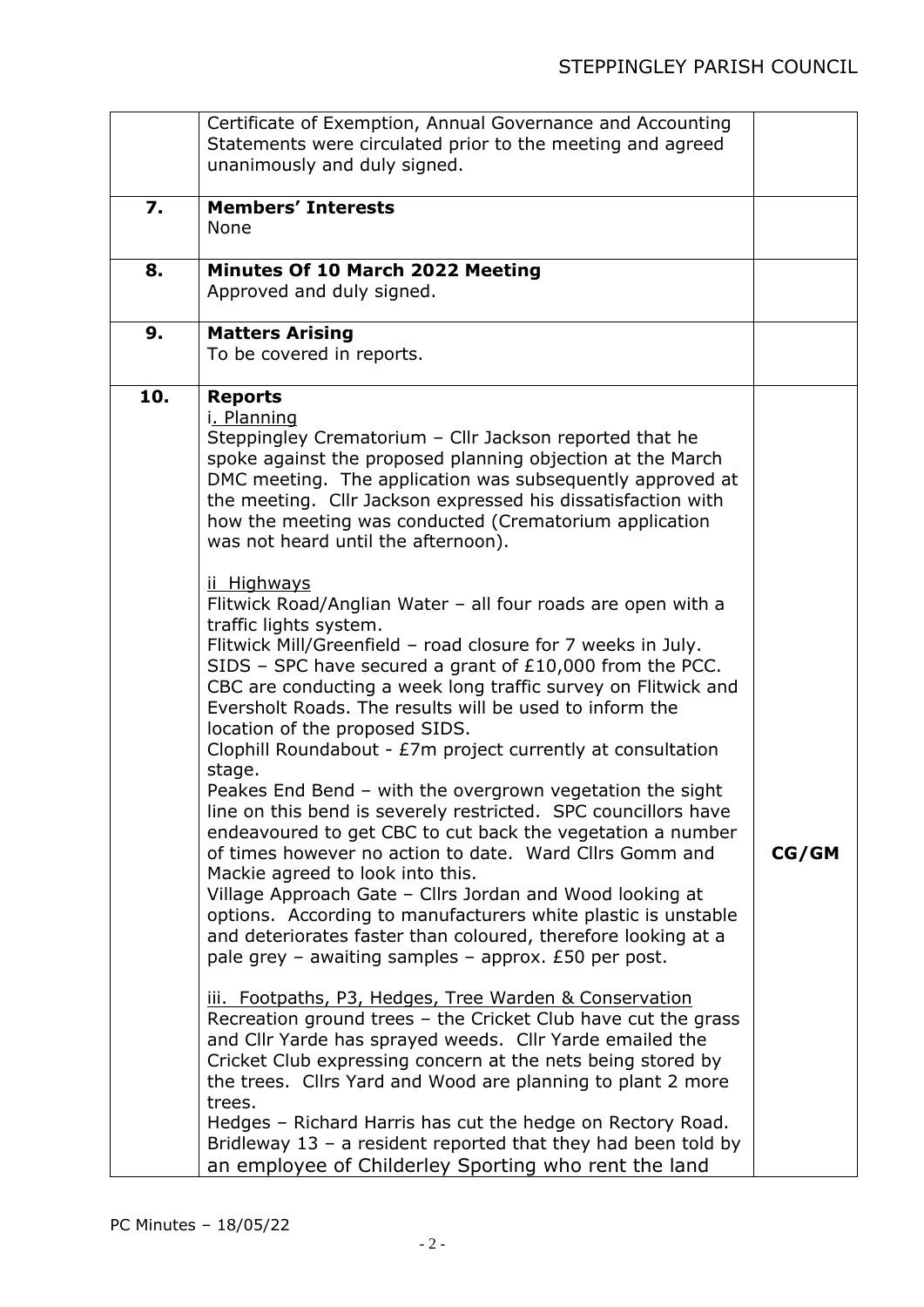|     | that it was not a right of way. CBC RoW officer to write to<br>landowner.<br>Bridleway 13 - gates have been erected by landowner. Cllr<br>Yarde to monitor situation and ensure there is access.<br>Reservoir Bridge - awaiting for CBC to replace. Cllr Yarde to<br>remind CBC and agreed to keep Cllrs Gomm and Mackie in<br>the picture.<br>iv. SVA Liaison<br>Cllr Jordan sent in the following report:<br>Defibrillator - checked and batteries are still in good condition<br>Village Get Together - well attended.<br>Next event will be picnic on the Rec for the jubilee - times etc<br>tba |                                                      |                                               |         |  |  |
|-----|------------------------------------------------------------------------------------------------------------------------------------------------------------------------------------------------------------------------------------------------------------------------------------------------------------------------------------------------------------------------------------------------------------------------------------------------------------------------------------------------------------------------------------------------------------------------------------------------------|------------------------------------------------------|-----------------------------------------------|---------|--|--|
|     | Quiz and wine tasting planned for later in the year.<br>The hall needs quite a few repairs and we are starting with<br>two new metal fire doors, which will be very secure and will<br>last a long while. Window frames need restoring and<br>painting. Utility meters have been updated and Smart meters<br>installed.                                                                                                                                                                                                                                                                              |                                                      |                                               |         |  |  |
|     | v. Recreation Ground<br>Nothing to report.                                                                                                                                                                                                                                                                                                                                                                                                                                                                                                                                                           |                                                      |                                               |         |  |  |
|     | vi. Steppingley Profile<br>No report.                                                                                                                                                                                                                                                                                                                                                                                                                                                                                                                                                                |                                                      |                                               |         |  |  |
|     | vii. Communications<br>Notification of annual meetings were posted on village<br>Whatsapp group.                                                                                                                                                                                                                                                                                                                                                                                                                                                                                                     |                                                      |                                               |         |  |  |
|     | viii. Finance<br>The financial spreadsheet was circulated prior to the meeting.<br>Payments made since March 2022 meeting:                                                                                                                                                                                                                                                                                                                                                                                                                                                                           |                                                      |                                               |         |  |  |
|     | 08.04.22                                                                                                                                                                                                                                                                                                                                                                                                                                                                                                                                                                                             | Fire + Security<br>Solutions                         | New fire<br>extinguisher +<br>emergency light | £198.00 |  |  |
|     |                                                                                                                                                                                                                                                                                                                                                                                                                                                                                                                                                                                                      |                                                      | Oct '21-Mar '22                               |         |  |  |
|     | 07.04.22                                                                                                                                                                                                                                                                                                                                                                                                                                                                                                                                                                                             | Julie Todd                                           | Salary                                        | £508.80 |  |  |
|     | 26.04.22                                                                                                                                                                                                                                                                                                                                                                                                                                                                                                                                                                                             | Barbara Osborne                                      | Payroll                                       | £30.00  |  |  |
|     | 26.04.22                                                                                                                                                                                                                                                                                                                                                                                                                                                                                                                                                                                             | <b>HMRC</b>                                          | Clerk's Tax                                   | £127.20 |  |  |
|     |                                                                                                                                                                                                                                                                                                                                                                                                                                                                                                                                                                                                      | Upcoming payments:<br>Richard Harris - hedge cutting |                                               |         |  |  |
| 11. | <b>Correspondence</b>                                                                                                                                                                                                                                                                                                                                                                                                                                                                                                                                                                                | Distributed by email.                                |                                               |         |  |  |
| 12. | None                                                                                                                                                                                                                                                                                                                                                                                                                                                                                                                                                                                                 | <b>Matters to be Brought Forward to Next Meeting</b> |                                               |         |  |  |